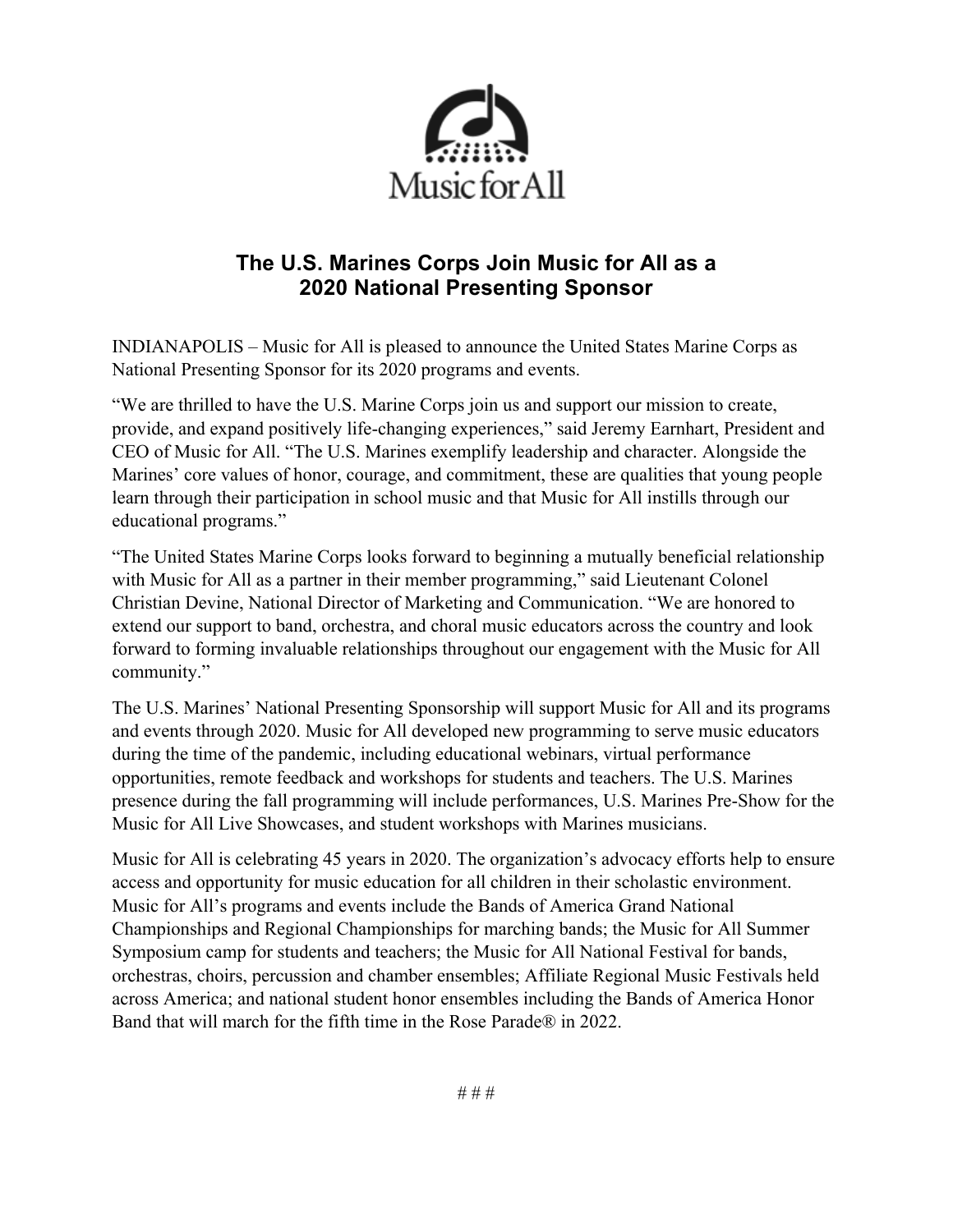## *MORE*

## **About Music for All**

Since 1975, Music for All has been a destination and set the standard for scholastic music ensemble performance and music education advocacy. As a 501(c)(3) nonprofit educational organization, Music for All's mission is to create, provide, and expand positively life-changing experiences through music for all. Music for All's vision is to be a catalyst to ensure that every child in America has access and opportunity for active music making in his or her scholastic environment. Music for All's advocacy efforts inspire and develop models and strategies for successful music programs, through programs like its Advocacy in Action Awards, the I-65 Corridor Project, and support of Indianapolis Public Schools, the Central Indiana Track Show Association, and Indiana State Fair Band Day, and programs like United Sound and Be Part of the Music. Music for All's programs include more than 45 annual events, including Bands of America Grand National Championships and Regional Championships; Music for All Summer Symposium; Music for All National Festival; Affiliate Regional Music Festivals; and national student honor ensembles including the Bands of America Honor Band in the Rose Parade® in 2022.

## **Music for All Sponsor Information**

Music for All efforts are supported through sponsorships, including current partnerships with National Presenting Sponsor: Yamaha Corporation of America; National Presenting Sponsor: U.S. Marines; Official Uniform Sponsor: Fred J. Miller, Inc.; Official Student Travel Partner: Music Travel Consultants; Official Spirit Wear Sponsor: PepWear; Official Performance Equipment Sponsor: Wenger Corporation; Corporate Sponsors: Ball State University, BAND mobile app, Visit Indy and the City of Indianapolis, and Strategic Advocacy Partner: NAMM; Associate Sponsors: DANSR, Director's Showcase International, REMO, ScholarshipAuditions.com, and Woodwind & Brasswind. Music for All is also supported by the Indiana Arts Commission and the National Endowment for the Arts, a federal agency; the Arts Council of Indianapolis and the City of Indianapolis; Ball Brothers Foundation; Lilly Endowment Inc.; Allen Whitehill Clowes Charitable Foundation, Inc.; CMA Foundation; Central Indiana Community Foundation, United Way of Central Indiana, and Nicholas H. Noyes, Jr., Memorial Foundation, Inc.

## **About The Marines**

You don't join the Marines. You become one. Ours is a noble path and demanding journey reserved for those with the willingness to engage and determination to defeat all mental, moral, and physical requirements to become Marines. In or out of uniform, it's the fighting spirit found inside every Marine that drives them to victory.

The United States Marine Corps recognizes the role of coaches, educators, mentors and parents who inspire that fighting spirit. Whether your interest lies in helping us identify high achieving